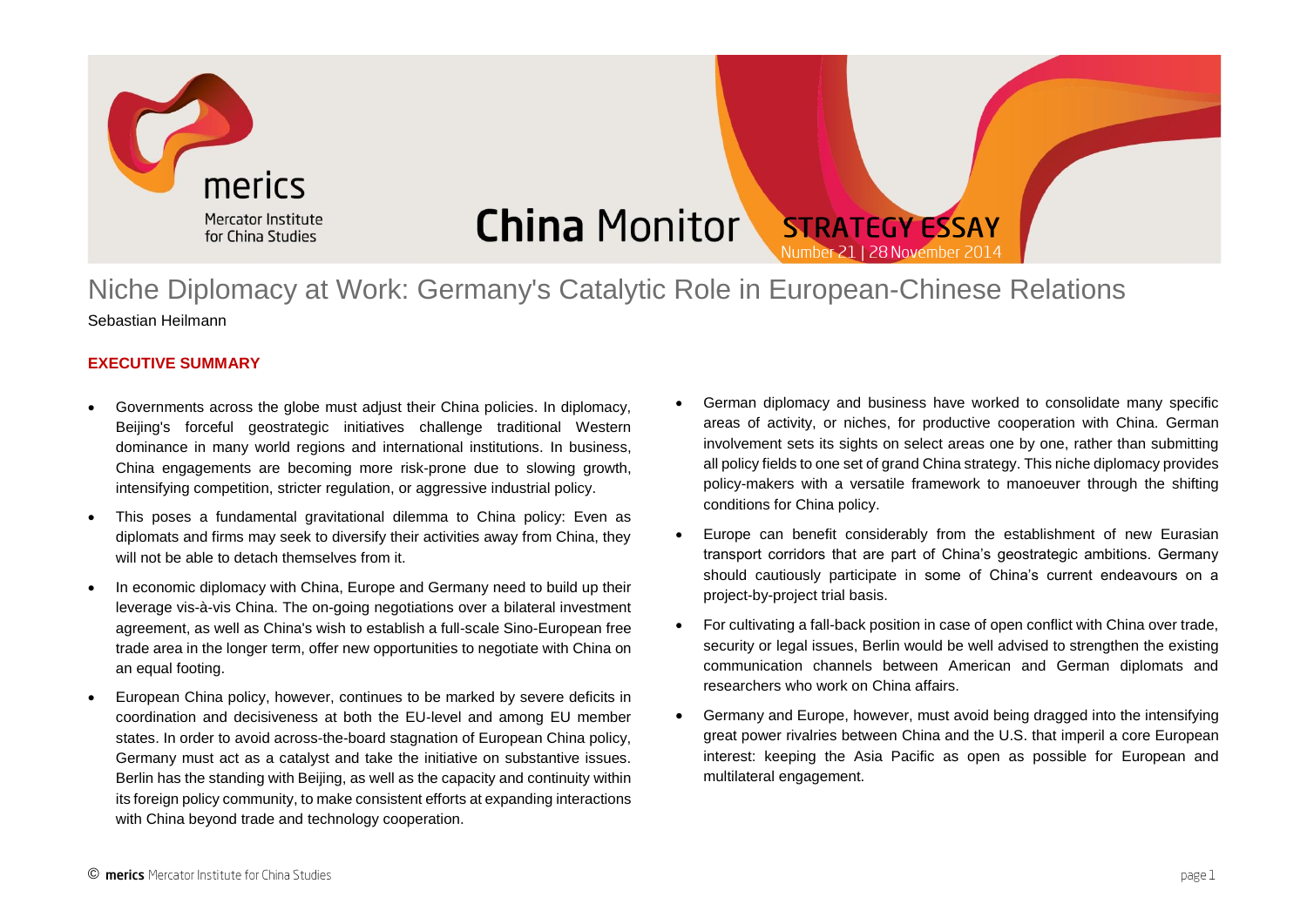

Number 21 | 28 November 2014

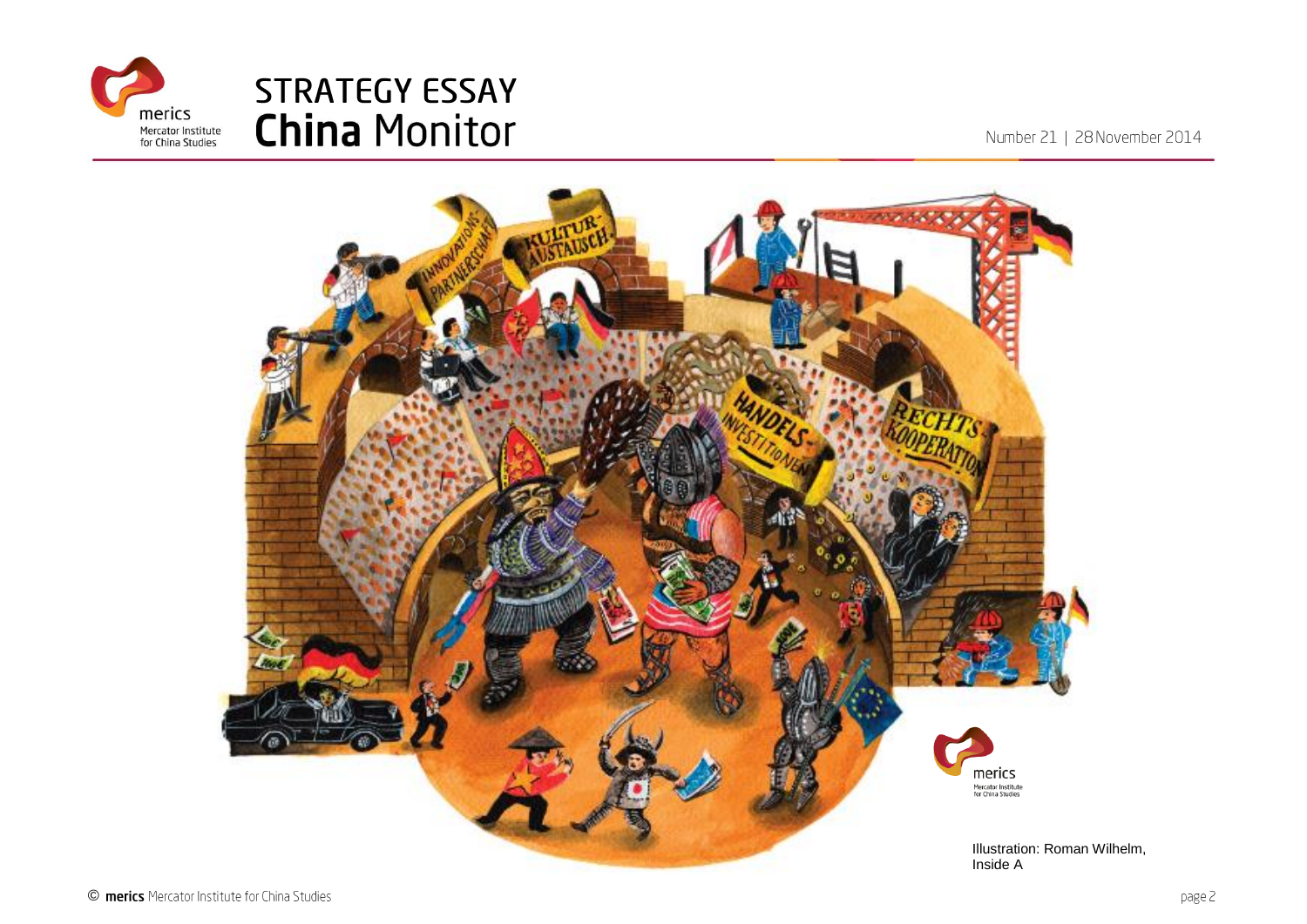

### **The Shifting Context of China Policy**

Governments across the globe have to rethink their China policies. Under the leadership of Xi Jinping, China's foreign policy is making determined efforts to reshape the geostrategic environment. Beijing's ambitions have wide-reaching implications for international trade, diplomacy, and security. The Chinese government is committing vast diplomatic and financial resources to the development of continental and maritime economic corridors ("new silk roads"). Through China-centred intergovernmental organizations, funding mechanisms and infrastructural mega-projects, Beijing is targeting developing countries and emerging markets in a forceful novel approach to South-South cooperation.

While China's long-established relations with Western states and markets remain indispensable, China's diplomacy is trying to find ways around Western influence and is strengthening its relations with non-Western powers. This includes major challengers of the West such as Russia but also smaller marginalized countries such as Venezuela or Zimbabwe. China is no longer willing to limit itself to Western dominated international institutions. It is therefore currently building a broad range of parallel alternative mechanisms that bypass the US-led post-Cold War order. In the Asia-Pacific region, the long-hidden great power rivalry between China and the U.S. is a blunt fact today and encroaches on all regional interactions.

Domestically, China's political leadership is taking a much tougher approach not just against internal corruption and dissent but also against long established forms of civil society cooperation with foreign organizations. A number of nongovernmental communication channels with China that had worked continuously over decades – including Western NGOs and foundations – currently find themselves under suspicion of being part of "hostile foreign forces" that work towards undermining Communist Party rule.

On the economic front, Chinese growth is markedly slowing and major sectors such as property, construction, finance and manufacturing appear increasingly fragile. Overcapacities and cut-throat price competition are making China's business environment much more difficult. In addition, an aggressive national industrial policy that aims at protecting strategic industries and promoting national champions has built up novel pressures on foreign investors that had benefited handsomely from their market presence, or even sectoral dominance, in China previously. Without a doubt, China's economy has entered a new stage of development. Lower long-term growth rates and

painful restructuring are likely to render trading and investment relations less lucrative in many branches of the economy. Yet, due to both its huge size and its continuing above-average growth, the Chinese market will remain irreplaceable for foreign businesses in the foreseeable future.

All this poses a fundamental gravitational dilemma for diplomatic and economic relations with China: Even as diplomats and firms see growing risks and seek to diversify their activities away from China, they will not be able to detach themselves from it.

### **Germany's Catalytic Role in European-Chinese Interactions**

Germany's China policy will need to develop a creative response to this gravitational dilemma. It must adapt to the shifting conditions in China's development and critically assess traditional goals and priorities.

Germany's central objectives in dealing with Beijing have traditionally consisted in:

(1) supporting China's integration into the structure of established international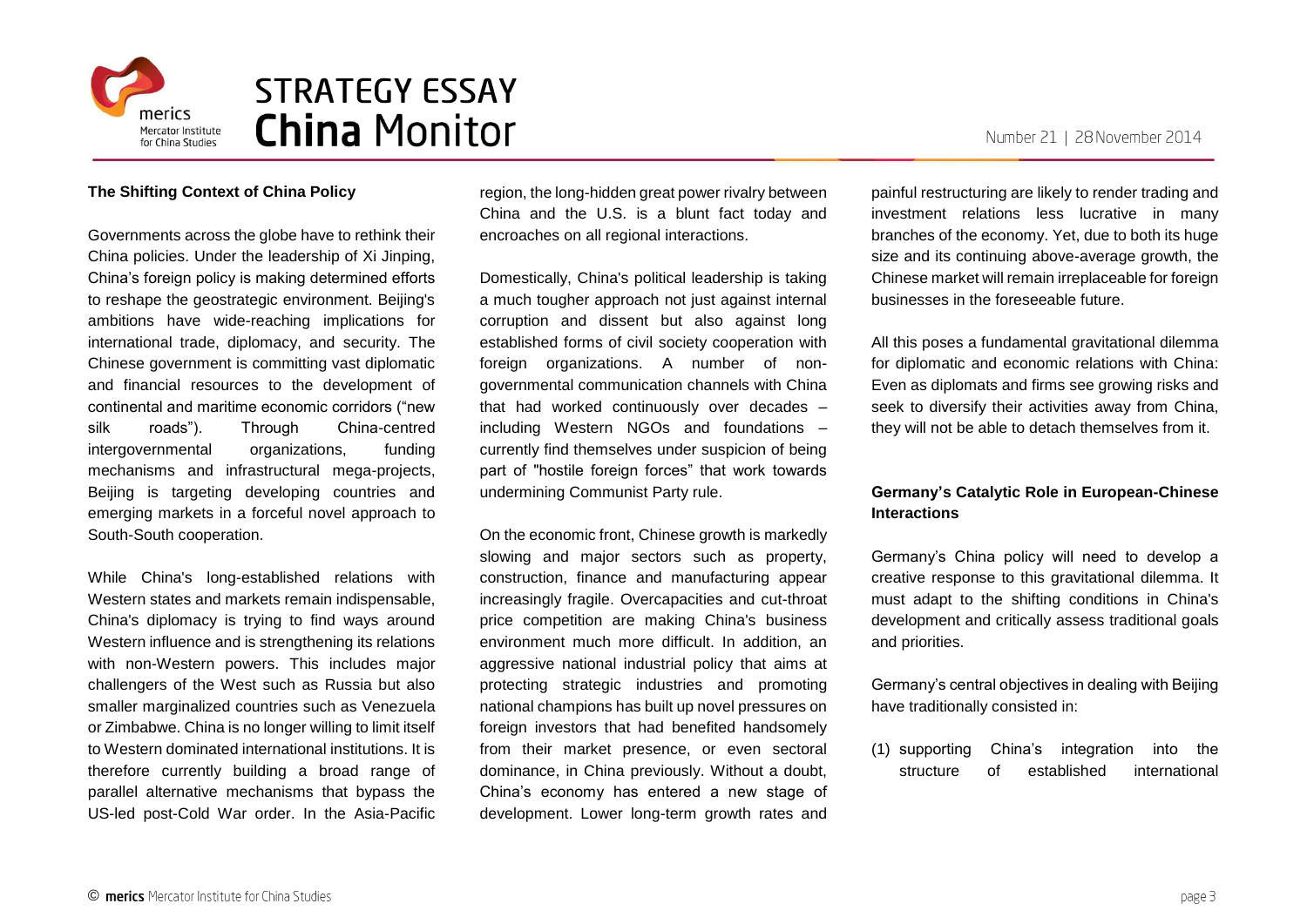

institutions and organizations shaped by the West.

- (2) promoting domestic economic and political liberalization by engaging China in intense business and diplomatic exchanges,
- (3) securing the economic interests of Germany as a global trading power in the Chinese market, particularly by taking a stand for open market access and an effective protection of intellectual property.

All three goals are being challenged in the current shifting geopolitical and geoeconomic environment.

First, through the establishment of novel Chinasponsored international organizations and funding schemes, China attempts to create governance alternatives to traditional Western-dominated institutions and to reshape global patterns of interaction especially on the South-South axis.

Second, neither rapid economic-technological development nor intensive transnational and bilateral exchanges with the West have fostered domestic liberalization within China to the expected degree. On the contrary, we currently witness a hardening of China's foreign and domestic policy stances.

Third, China policy will need to change with shifting fundamentals in economic relations. Key challenges include an increased competition from Chinese companies (within China and globally), a risky over-dependency of major German industries (cars, machinery) on the Chinese market, a potential loss of traditional advantages in major industrial technologies (mid-tech machinery as well as energy and environmental technologies), and novel patterns of Chinese outbound investments and Chinese business presence in Europe itself.

These challenges are serious. They do not, however, necessitate a sweeping negation of traditional goals and principles but rather an adjustment of expectations and policies. German China policy must hold on to overarching principles such as human rights, the rule of law, open markets and environmental sustainability. However, every inch of progress down this road will be much more difficult than previously assumed and will be slowed down by recurrent setbacks. Expectations must be adjusted accordingly.

More importantly, Germany and Europe should have a clear understanding of their limited capabilities: The traditional, rather self-absorbed,

ambition to transform China into a European-style democracy through outside advice is unrealistic and should be banished from the policy agenda. China's political modernization will have to be brought about by the Chinese themselves. It will be based on trajectories and institutions that diverge profoundly from Western historical experiences. Neither Americans nor Europeans will be able to provide magic recipes that pave the way for democracy in China.

#### **European Policies Remain Uncoordinated**

With a view to the severe limitations of European China policy, German foreign policy-making needs a sobering reality check. With the notable exception of trade relations, chances for effective coordination of the EU's China policies are extremely dim. Despite the issuance of numerous EU strategy documents, all previous attempts to develop a joint and comprehensive European approach towards China have resulted in repetitive declarations of intent and poorly coordinated dialogue mechanisms.

Such weakly coordinated and discontinuous interactions with China are not just a feature of EUlevel China policy. Weak capacities and recurrent disruptions in the foreign policy set-up also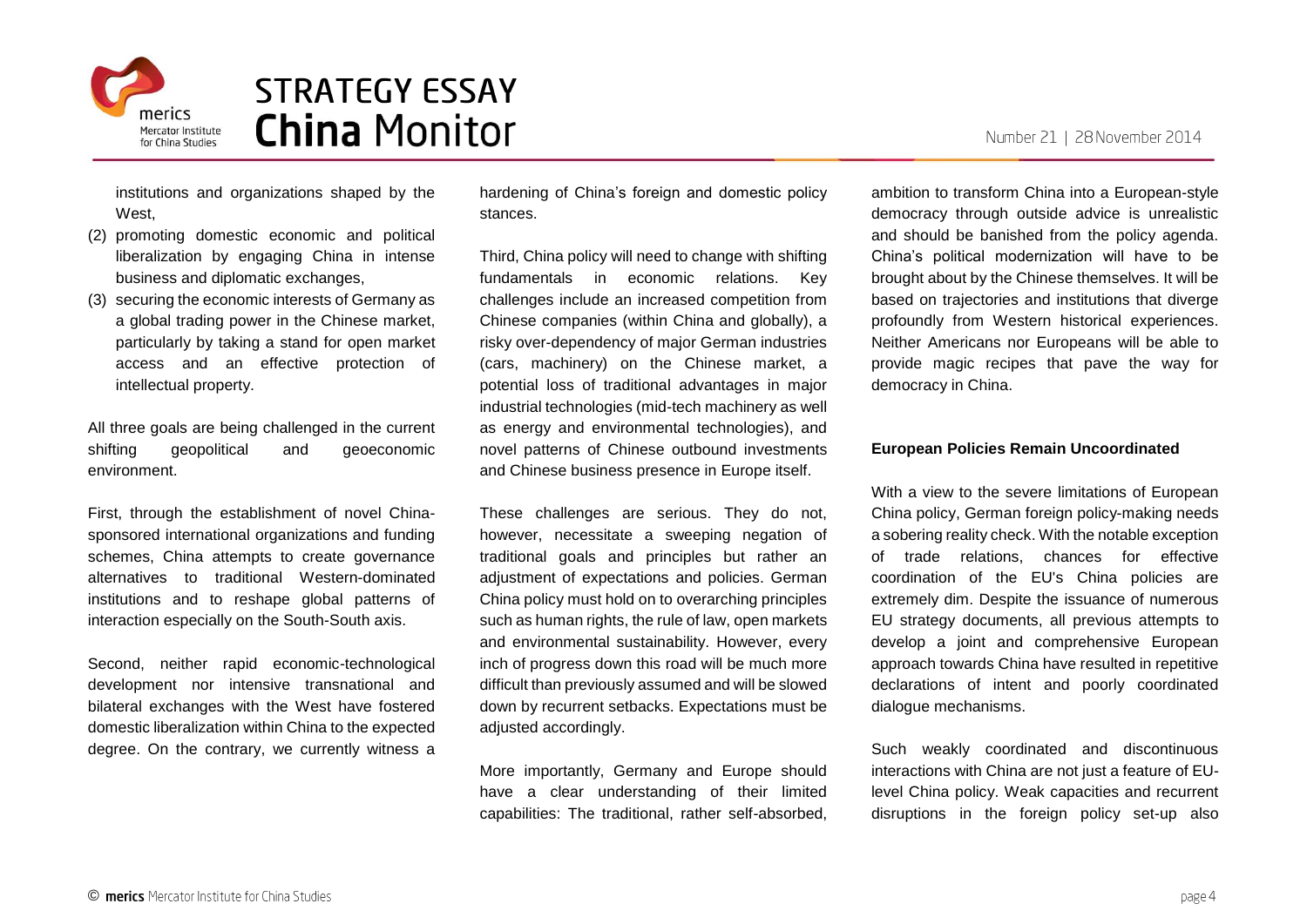



constrain the China policies of many individual EU member states that lack the standing or the resources to pursue their interests and priorities vis-à-vis China in a continuous manner.

In order to avoid across-the-board stagnation of European China policy, Germany therefore must act as a catalyst on substantive issues. Berlin has the standing with Beijing, as well as the capacity and continuity within its national foreign policy community, to take the initiative and make consistent efforts to expand diplomatic, legal and social interactions with China beyond trade and technology cooperation. As soon as Brussels may gain the capacity to devise viable coordinated China policies, Germany's bilateral initiatives can be integrated into EU mechanisms. Yet for the time being, Berlin is the only European government that can work to keep channels of communication with Beijing open in the more conflictive areas of China policy, such as market access, industrial espionage, the law of the seas, or modernization of China's legal system.

#### **Identifying New Areas for Cooperation**

There is both great potential and ample need for new formats of political, economic, financial and technological cooperation. As China's economy and society keep developing, Chinese demand for German expertise has increased especially in the areas of sustainable urbanisation, spatial planning, water management, health services, medical technology as well as the management of welfare organizations.

China's new regional cooperation schemes, especially in Central Asia, require careful examination by European decision-makers. Europe could benefit considerably from the establishment of new Eurasian transportation corridors and the economic mobilization of Central Asian societies. Germany should cautiously support China's endeavours in Central Asia on a project-by-project trial basis by bringing those German and European infrastructure and energy programs into play that have been pursued with limited effects during the past two decades but may now be reinvigorated through joint projects with China.

Germany should also consider getting cautiously involved in individual parallel structures that China is currently building and that mirror the functions of traditional frameworks such as the Bretton Woods institutions (World Bank, IMF). For instance, German diplomats should consider taking an active part in the newly-established Asian Infrastructure Investment Bank (AIIB) – in spite of American

diplomatic efforts to keep allies such as Australia, South Korea and Germany away from the Chinese initiative. AIIB responds to massive investment needs in large parts of Asia that have only partly been addressed so far by the World Bank or the Asian Development Bank. And it may open up new diplomatic and business channels in the supported countries.

#### **Building up Constructive Leverage**

In economic relations – which may become a lot more conflictive in the future due to intensifying competition and vigorous industrial policies on the Chinese side – Germany urgently needs to build its leverage vis-à-vis China. On the European level, the on-going negotiations over a bilateral investment agreement with China, as well as China's wish to establish a full-scale Sino-European free trade area in the longer term, offer Europe new opportunities to negotiate with China on an equal footing.

Negotiations over the EU-China bilateral investment agreement provide a major opportunity for Brussels and Berlin to push for thorough improvements regarding market access, nondiscrimination of foreign companies, competitive public procurement and the protection of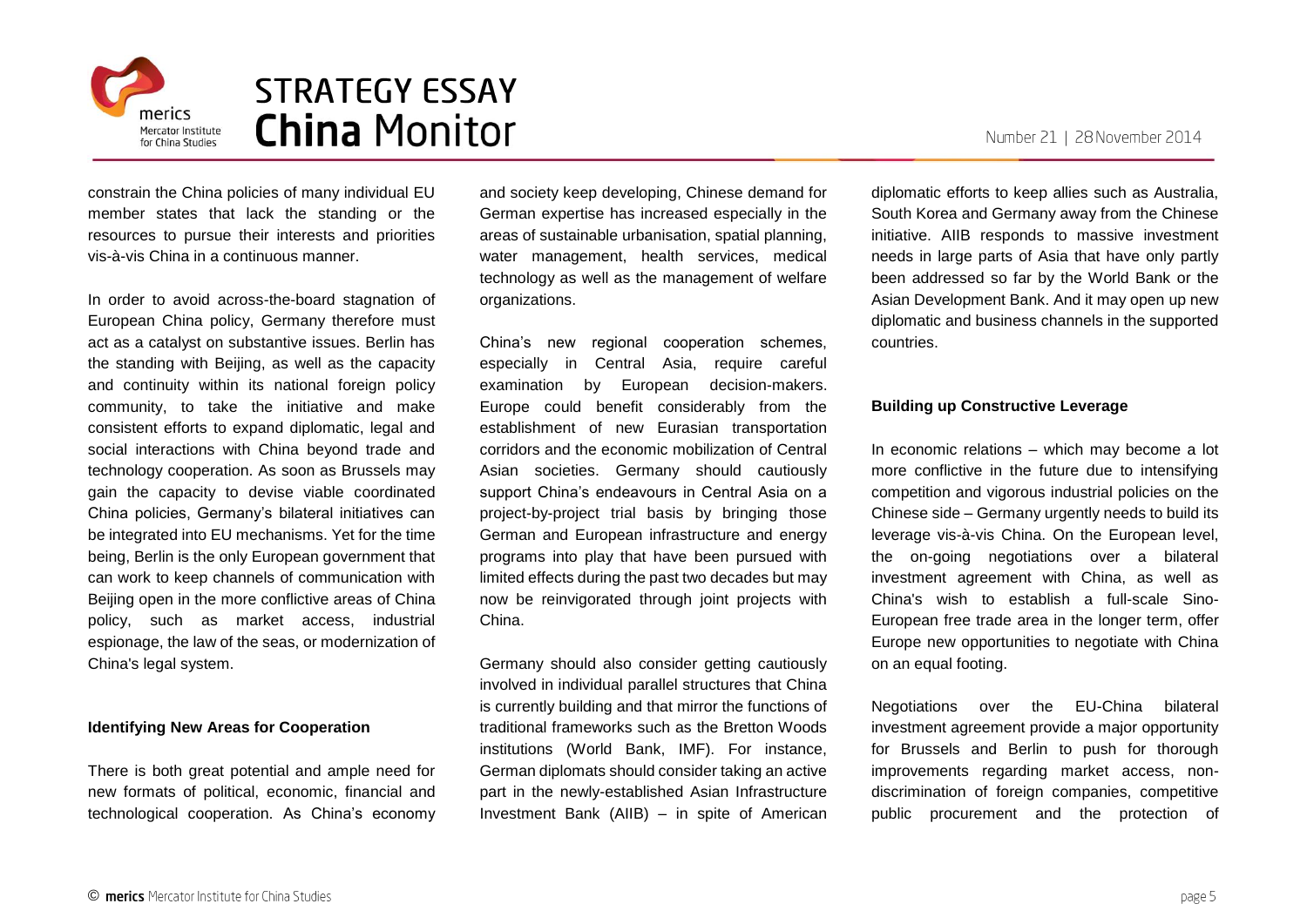

intellectual property rights. At the very least, European policy-makers must insist on the consistent implementation of all WTO rules in China, including the WTO rules on public procurement that China still has to acknowledge. As to central conflictive issues of trade relations, such as market access and equal treatment, European and German trade diplomacy must not make concessions but rather push for Chinese commitments in a determined manner.

To reduce the dilemma of overdependence posed by the immense pulling power of China's market, German diplomacy and business must work more actively to diversify their political and economic initiatives away from China towards India and other emerging economies. If only a handful of prospering Special Economic Zones could be established in India with the help of Western investment and knowhow, the promotion of economic counterweights against one-sided gravitation towards Chinas would become much more credible.

For cultivating a fall-back position in case of open conflict with China over diplomatic or security issues, Berlin would be well advised to strengthen the existing, yet only sporadically used communication channels between American and German diplomats and researchers who work on

China affairs. If open disruptions occur in interactions with China, transatlantic coordination will be an indispensable back-up for a stronger joint position vis-à-vis China.

In principle, however, Germany and Europe must avoid being dragged into the intensifying great power rivalries between China and the U.S. that obstruct a core European interest: keeping the Asia Pacific as open as possible for European and multilateral engagement.

### **Engaging China through Niche Diplomacy**

Ambitious strategy papers that rest on lofty goals, linear assumptions and static instruments are not conducive to making foreign policy in the volatile international context of the 21st century. Instead, especially when dealing with the rapidly shifting international role of China, contemporary foreign policy must be versatile in its instruments, yet persistent in its priorities, to manoeuvre in a profoundly unpredictable environment.

In recent decades, Germany's foreign policy approach towards East Asia has met this requirement by focusing on the niches within the markets and between the competing powers in the Asia Pacific. German diplomacy and business have

continuously worked to identify specific areas of feasible cooperation so as to keep exchanges with China open in as many niches as possible.

This niche diplomacy results from decades of diplomatic and business practice, not from a publicly formulated or coherently pursued strategy. Though several official papers on Asia policy have been issued by German government bodies since the 1990s, the practical implementation of policy remained incremental and cautious, yet remarkably agile. Niche diplomacy sets its sights on limited areas of cooperation one by one, rather than submitting all policy fields to one set of grand strategy. This down-to-earth approach to China policy must not be written off as mere opportunism. Rather, it is a means of creating space for cooperation that would remain closed if pursued with more aggressive tactics. Niche policies have been a pertinent approach to work with China on the nuts and bolts of economic cooperation while also addressing controversial issues such as legal and judicial exchanges that contributed, for example, to major (yet inadequately implemented) reforms in China's criminal procedure laws.

One crucial aspect of niche diplomacy concerns the question of linkage politics. In contrast to what the German public might expect, foreign policy will benefit in many areas and over the long term if